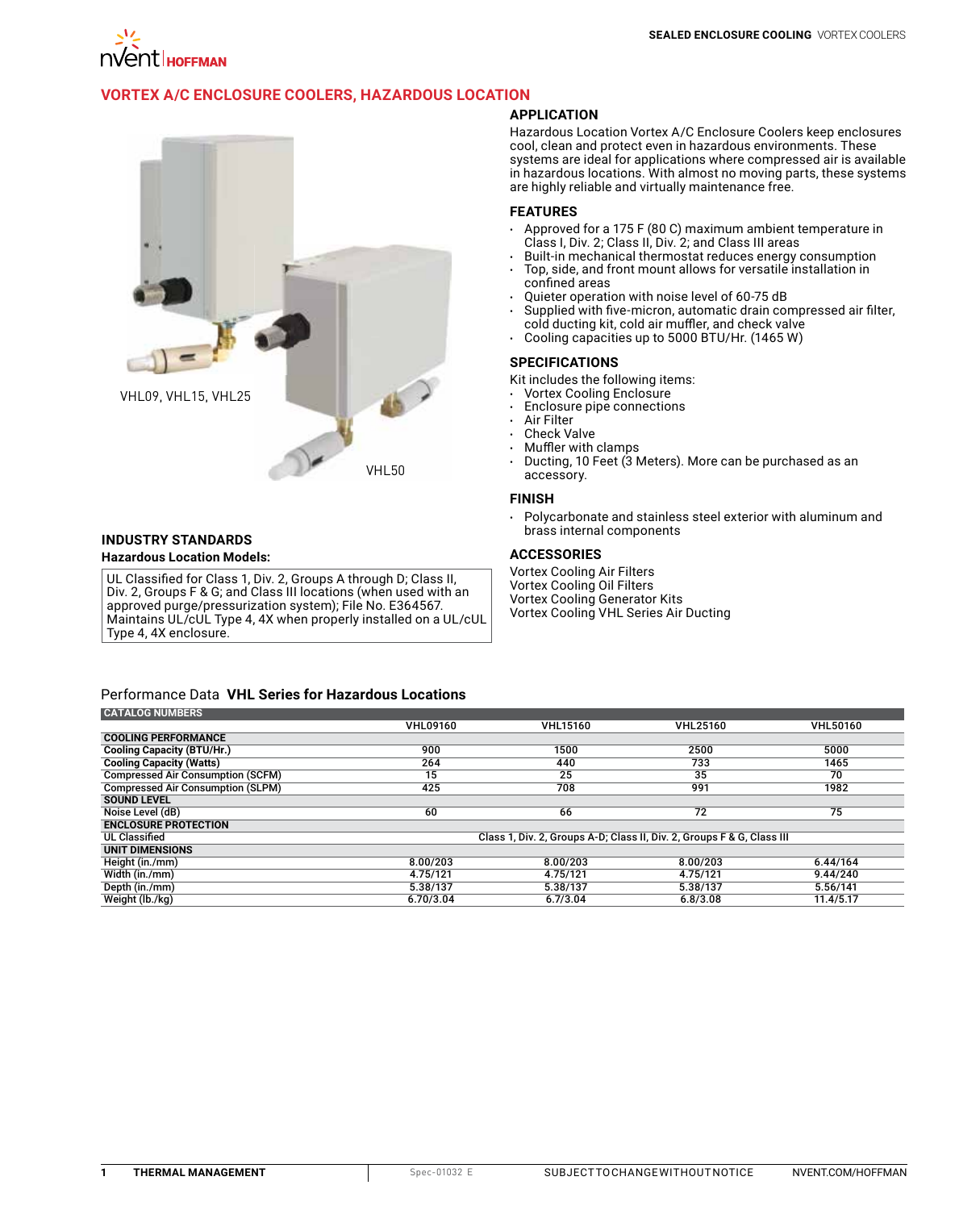

## VHL09, VHL15, VHL25 HAZLOC



VHL50 HAZLOC

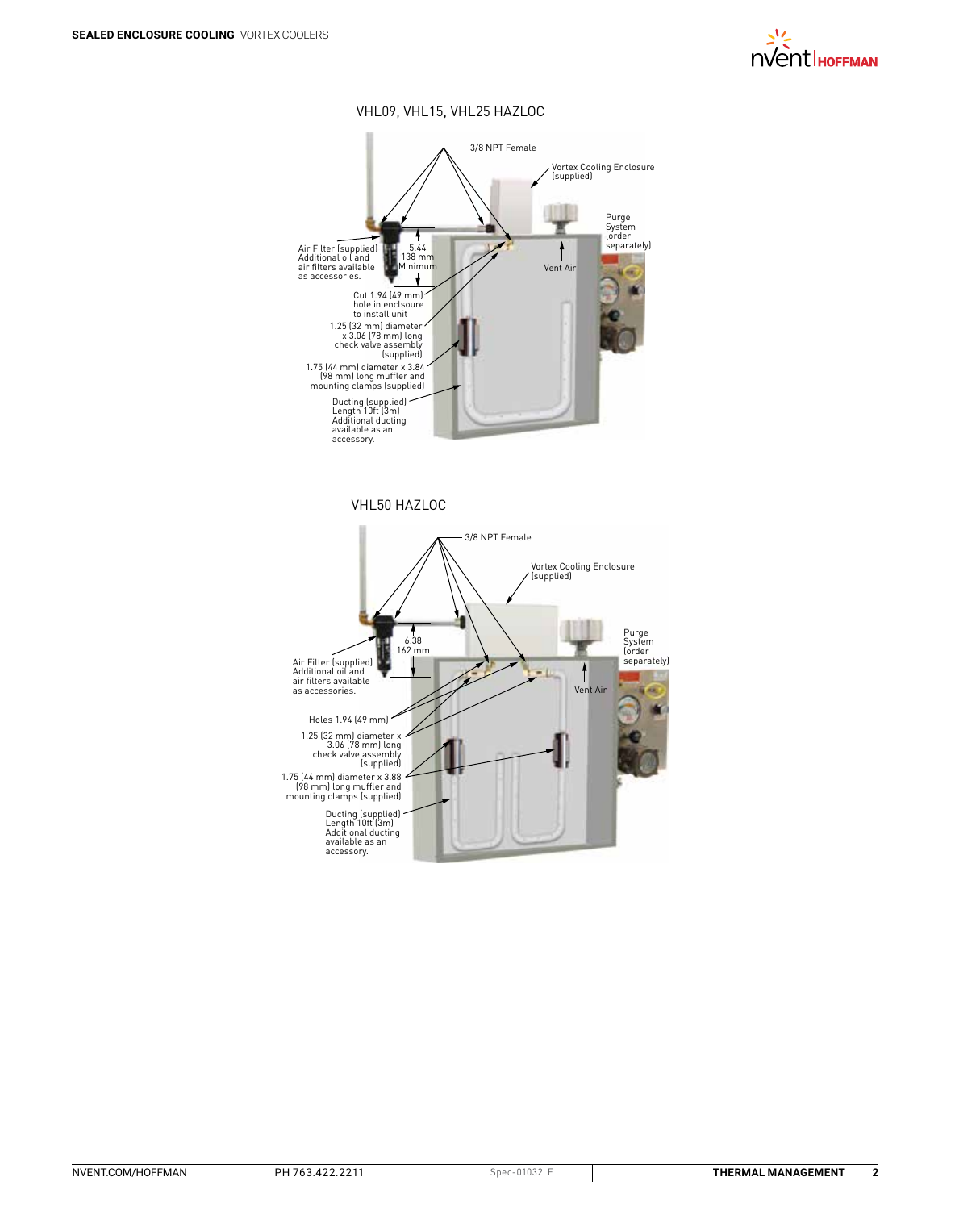

# **NOCOLL**HOFFMAN **VORTEX COOLING [AIR FILTERS](http://hoffman.nvent.com/en/hoffman/compressed-air-filters-414189)**



- 5-micron compressed air filter with automatic condensate drain
- Polycarbonate bowl with metal
- bowl guard • 125 F (52 C) maximum temperature
- 150 psig maximum pressure

| <b>CATALOG NUMBER</b> | <b>Use with Model Capacity</b> | <b>SCEM</b> | <b>Ports</b> |
|-----------------------|--------------------------------|-------------|--------------|
| VAAF15                | Up to 1500 BTU/Hr.             | 25          | $3/8$ NPT    |
| VAAF <sub>25</sub>    | Up to 2500 BTU/Hr.             | 50          | $3/8$ NPT    |
| VAAF50                | Up to 5000 BTU/Hr.             | 150         | $3/4$ NPT    |

## **VORTEX COOLING [OIL FILTERS](http://hoffman.nvent.com/en/hoffman/oil-filters-414190)**



- .01 micron oil removal filter with automatic condensate drain • Polycarbonate bowl with metal
- bowl guard • 125 F (52 C) maximum
- temperature
- 150 psig maximum pressure

| <b>CATALOG NUMBER</b> | <b>Use with Model Capacity</b> | <b>SCEM</b> | <b>Ports</b> |
|-----------------------|--------------------------------|-------------|--------------|
| VCOF17                | Up to 1500 BTU/Hr.             | 25          | $3/8$ NPT    |
| VCOF25                | Up to 5000 BTU/Hr.             | 70          | $1/2$ NPT    |

## **VORTEX COOLING [GENERATOR KITS](http://hoffman.nvent.com/en/hoffman/generator-kit-414192)**



- Vortex accessory generator kits
- **A** Nylon generator and bushing

| <b>CATALOG NUMBER</b> | Use with Model Capacity | <b>SCEM</b> | Quantity |
|-----------------------|-------------------------|-------------|----------|
| VAGK09                | 900 BTU/Hr.             |             |          |
| VAGK15                | 1500 BTU/Hr.            | 15          |          |
| VAGK25                | 2500 and 5000 BTU/Hr.   | 25          |          |

## **[VORTEX COOLING VHL SERIES AIR](http://hoffman.nvent.com/en/hoffman/vortex-cooling-vhl-series-air-ducting-437393) DUCTING**



Vortex VHL series accessory cold air ducting kit evenly distributes compressed air.

| <b>CATALOG NUMBER</b> | Use with Model Capacity       |
|-----------------------|-------------------------------|
| <b>VHLDK</b>          | All Hazardous Location models |